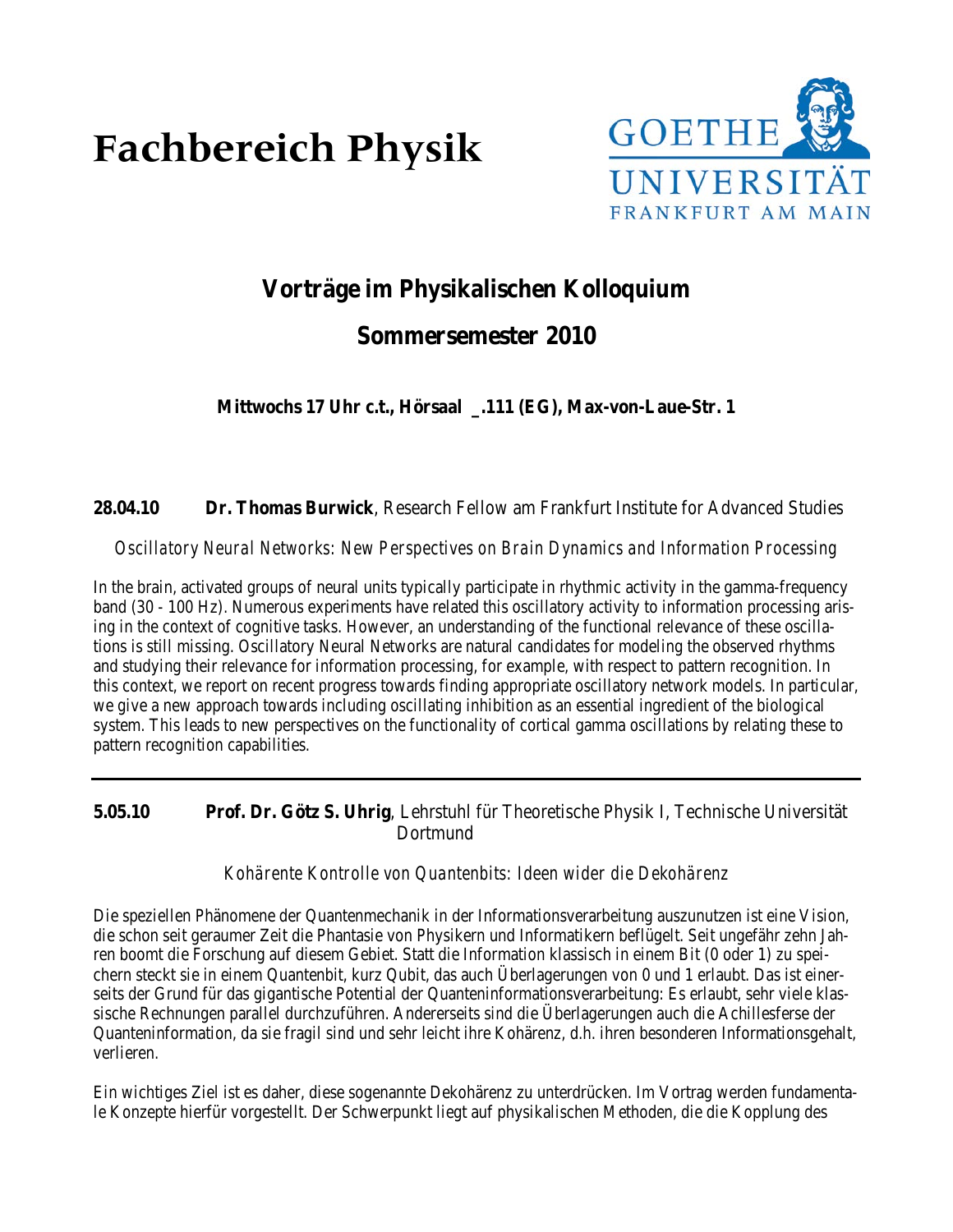# **12.05.10 Prof. Dr. Hermann Requardt**, Siemens AG, München

#### *Innovationskonzepte in der Medizintechnik*

Die demographische Entwicklung und der medizinische Fortschritt stellen weltweit die Gesundheitssysteme vor immer größere Herausforderungen. Zum einen wird die volkswirtschaftliche Basis immer älter und somit wird Gesundheit zum Produktivfaktor. Zum anderen entsteht durch moderne Kommunikationsmittel ein steigendes Anspruchsdenken an das medizinisch Mögliche. All dies finanziell und ausgewogen zu bewerkstelligen wird eine der Hauptaufgaben der kommenden Jahre sein.

Der Vortrag zeigt auf, dass Medizin industrialisiert werden muss, um immer bessere Ergebnisse bei begrenztem Kostenrahmen hervorbringen zu können. Industrialisierung darf hierbei nicht verstanden werden als die übergreifende Etablierung der Apparate-Medizin im Sinne einer "Fließbandbehandlung", sondern im Sinne einer Grundhaltung, die die Kosten der Gesundheitsvorsorge als Investition begreift, aber im Gegenzug auch entsprechende Gegenwerte erwartet. In solchen Szenarien sind Innovationen gefragt; Innovationen in der Produkt- und Pharmawelt genauso wie Prozessinnovationen, die zum selben medizinischen Ergebnis mit weniger Aufwand führen. Ähnlich wie bei Industrieunternehmen werden sämtliche Einsatzfaktoren von Informationssystemen getragen. So entsteht ein lernfähiges Gebilde in einem wettbewerbsorientierten Umfeld.

## **19.05.10 Prof. Dr. Christoph E. Düllmann**, Helmholtz-Institut Mainz und GSI Darmstadt, Johannes Gutenberg-Universität Mainz

## *News from the Quest for the Superheavy Elements*

The existence of long-lived superheavy elements – located on an "island of stability" around atomic number 114 – that owe their stability entirely to nuclear shell effects was predicted by the nuclear shell model. For decades, the search for superheavy elements in the laboratory – but also in nature – remained unsuccessful. Only in the past decade, exciting results from the Flerov Laboratory of Nuclear Reactions in Dubna, Russia, about the synthesis of new elements up to element 118 in Ca-48 induced fusion reactions substantiated. Some of these could be confirmed in independent experiments. Most recently, element 114 was observed in an experiment at the newly installed gas-filled recoil separator TASCA at GSI Darmstadt. I will give an overview of the current status of superheavy element research focusing on their synthesis, physical, and chemical investigation. New initiatives at the GSI, the Johannes Gutenberg University Mainz and the newly founded Helmholtz Institute Mainz together with additional partners pave the way for the next steps in this vibrant research field.

# **21.06.2010 Prof. Dr. Achilleas Frangakis**, Institut für Biophysik, Goethe-Universität Frankfurt

# Antrittsvorlesung

# *Cryo-Electron Tomography: Visualization of Living Cells at Molecular Resolution*

Cryo-electron tomography is currently the only visualization method capable of recording three-dimensional images of entire cells and organisms, with a resolution approaching a few nanometers.

Cells sense, affect and respond to their environment through the fundamental function of adhesion. Several types of adhesion sites, which are mediated via dynamically maintained multi-protein structures, anchor extracellular-matrix proteins to the cytoskeleton, and control tissue stability and cellular proliferation, important functions e.g. in cancer and metastasis.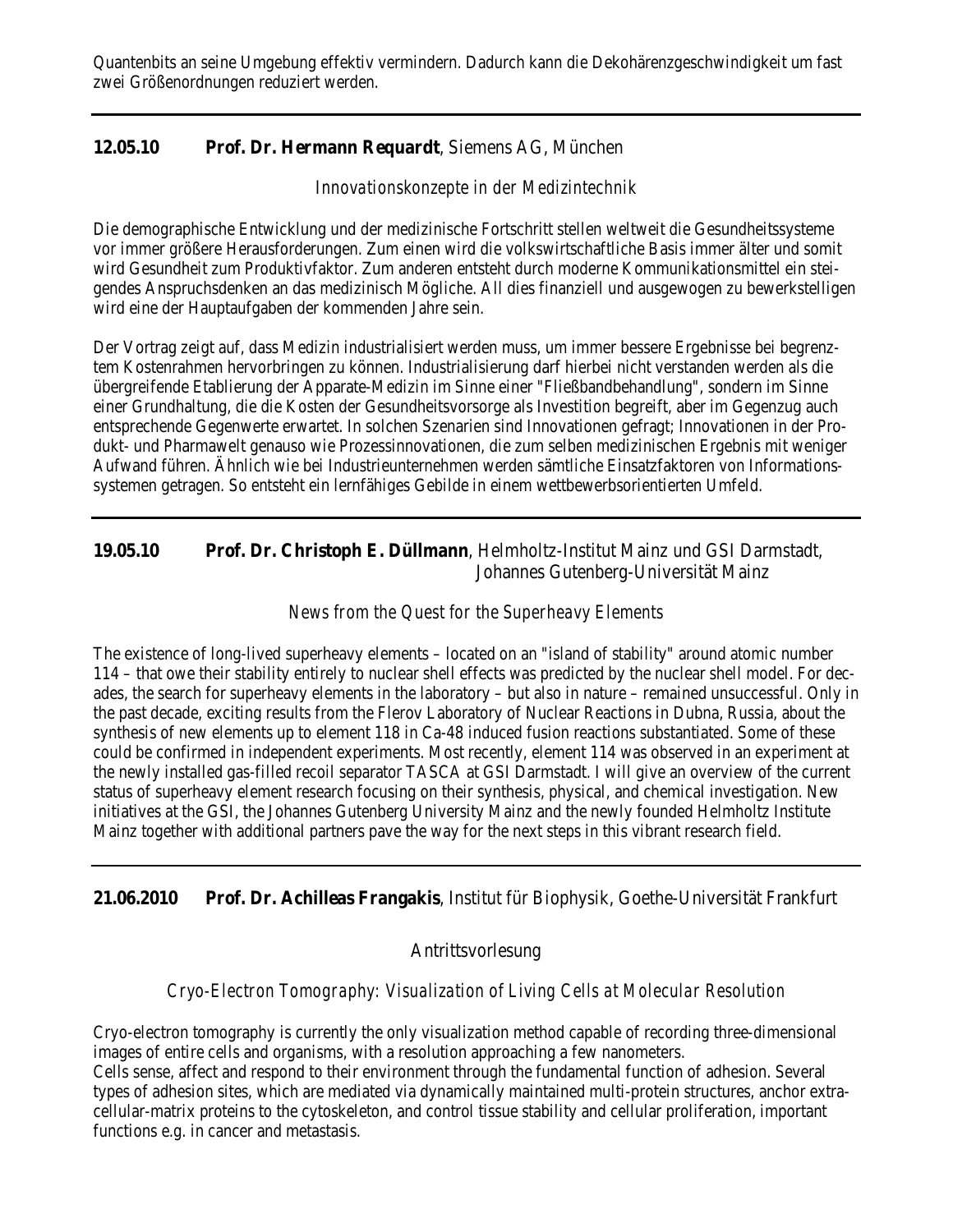I will present our plans to (a) to visualize the molecular architecture and reveal the structural differences of the adhesion sites under various conditions and influences, i.e. mutations, wounds, etc., and (b) to develop novel pattern recognition and classification techniques in order to structurally characterize the adhesion sites *in toto*  by cryo-electron tomography of vitreous sections.

We will use pattern recognition techniques and locally averaged cryo-electron sub-tomograms to quantify the macromolecular complexes in terms of stoichiometry and protein interactions *in situ* at high resolution (~3 nm). In particular, we aim to reveal how a pool of constituent proteins are organized.

# **02.06.2010 Prof. Dr. Werner Mäntele**, Institut für Biophysik, Goethe-Universität Frankfurt

#### *Infrarot-Bioanalytik mit evaneszenten Wellen: Grundlagen und Anwendungen*

Die meisten biologisch relevanten Moleküle zeigen Schwingungsübergänge im infraroten Spektralbereich, die zu ihrer Identifikation und quantitativen Bestimmung genutzt werden können. In vielen Fällen bilden diese Absorptionen einen hochspezifischen Fingerabdruck für das jeweilige Molekül. Die Infrarotspektroskopie mit evaneszenten Wellen stellt eine elegante Möglichkeit dar, um dieses Meßprinzip in der Bioanalytik umzusetzen. Der Vortrag führt in die Grundlagen der Infrarotspektroskopie biologischer Moleküle ein und beschreibt die experimentellen Voraussetzungen für die IR-Bioanalytik mit FT-IR-Spektrometern oder Halbleiterlasern und Lichtleiteroptiken. Die Auswertemethoden für die quantitative Analytik komplexer Lösungen mit Hilfe von multivariaten chemometrischen Methoden werden beschrieben. Es werden verschiedene Beispiele für die Anwendung dieser Methoden, u.a. eine vom Arbeitskreis entwickelte reagenzienfreie Analysenmethode für Blut und andere Körperflüssigkeiten, vorgestellt.

#### **09.06.2010 Prof. Dr. Karin Jacobs**, Fachrichtung 7.2 Experimentalphysik, Universität des Saarlandes

#### *Adsorbing Proteins, Sticking Bacteria and Climbing Geckos: Van der Waals-Forces Revisited*

Intermolecular forces embrace all forms of matter and are also present in our every-day life as they, e.g., determine the strength of a glue or the wetting properties of water on textiles. In my talk I will describe our way to access these forces by studying thin liquid films in the nanometer range. The examples demonstrate that long-ranged van der Waals-forces have to be taken into account, which is especially important for composite substrates. The lessons learned can then be applied to more complex situations like the adsorption of proteins to surfaces like dental implant materials or the adhesion of bacteria or of geckos.

## **16.06.2010 Prof. Dr. Hanns-Christoph Nägerl,** Institut für Experimentalphysik, Universität Innsbruck

#### *Quantum engineering at nanokelvin temperatures: Quantum phase transitions, strong correlations, and novel many-body systems*

I will review recent experiments with atomic and molecular quantum gases in the regime of quantum degeneracy, Bose-Einstein condensation, and strong correlations. Ultracold atomic and molecular gases are versatile tunable laboratory systems for the study of complex many-body quantum phenomena as essentially all parameters such as geometry and strength of confinement and the strength of interactions can be controlled with nearperfect isolation from external perturbations. For atoms 1D geometry, I will discuss the strongly-interacting limits of so-called Tonks-Girardeau and super-Tonks-Girardeau phases [1]. We observe the "pinning" quantum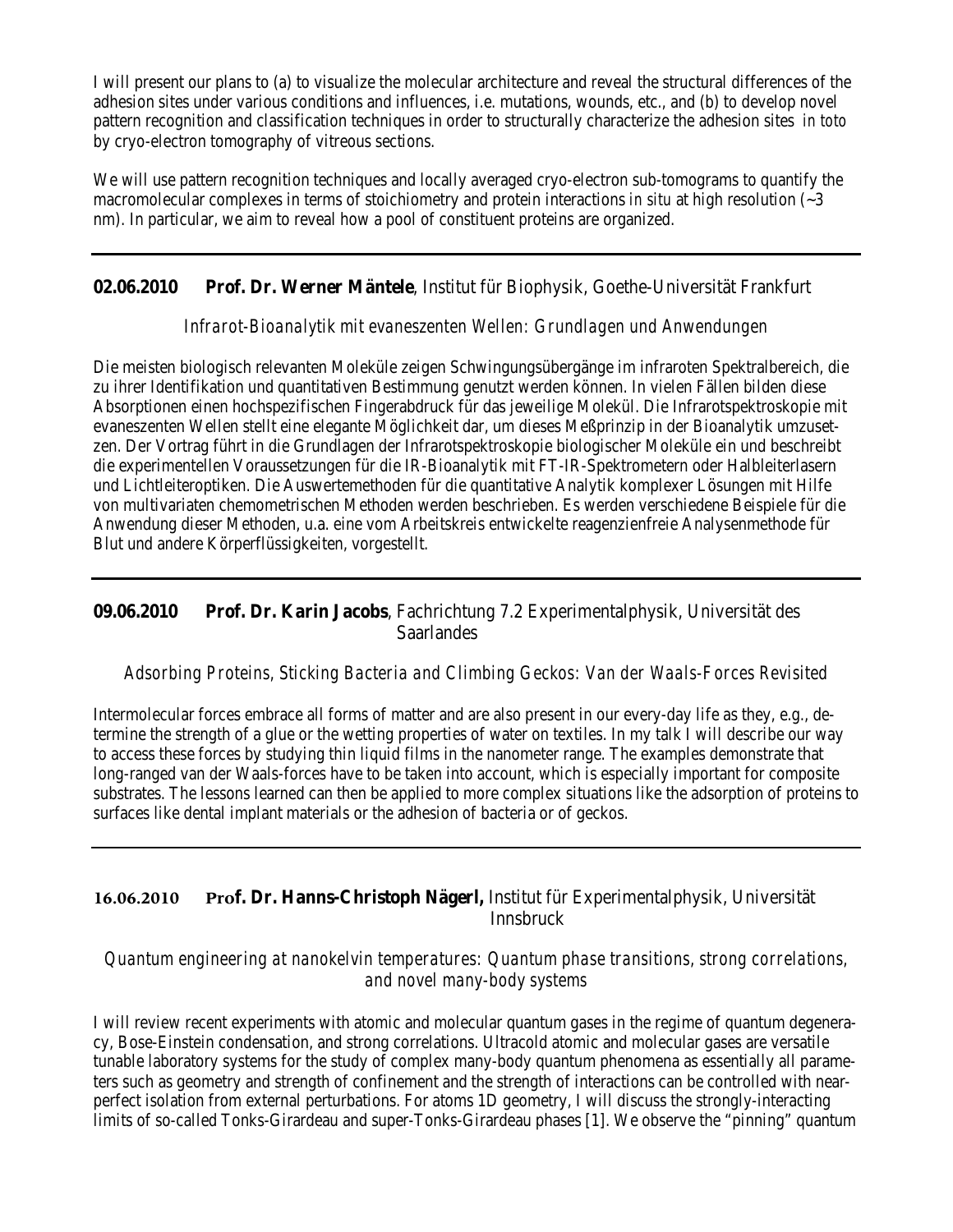phase transition in the presence of an arbitrarily weak lattice potential [2]. I will outline our efforts to achieve quantum degeneracy of molecules in optical lattice potentials [3] with the aim to generate dipolar quantum gas phases.

[1] Realization of an Excited, Strongly Correlated Quantum Gas Phase, E. Haller et al., Science 325, 1224 (2009). [2] Pinning quantum phase transition for a Luttinger liquid of strongly interacting bosons, E. Haller et al., manuscript in review, preprint at arXiv:1004.3168 (2010).

[3] An ultracold high-density sample of rovibronic ground-state molecules in an optical lattice, J.G. Danzl et al., Nature Physics 6, 265 (2010).

**30.06.2010 Dr. Uwe Krüger,** Cleantech Switzerland, Schaffhausen, Schweiz

*Solartechnik – Eine Schlüsseltechnologie des 21. Jahrhunderts?*

Unter allen erneuerbaren Energien bietet die Sonne das größte technisch nutzbare Potenzial. Solarenergie wird langfristig die wichtigste Energiequelle im weltweiten Energiemix sein, so die Prognose des Wissenschaftlichen Beirats der Bundesregierung. Demnach wird Solarstrom im Jahr 2050 bereits 24 % und bis zum Jahr 2100 sogar 63 % zur weltweiten Energieerzeugung beitragen.

Bis 2020 wird die weltweite Kapazität von Solaranlagen von heute 7 GW auf voraussichtlich 200 GW anwachsen. Der größte Teil dieses Wachstums findet in China statt. Neben der dezentralen Stromerzeugung mittels Photovoltaik (C-Si, a-Si, CaTe) sind auch solarthermische Kraftwerke zur zentralen Stromerzeugung in Sonnengürtelregionen ins Zentrum des Interesses gerückt. Vor diesem Hintergrund behandelt der Vortrag zwei Fragen: Was sind die wichtigsten physikalischen und technologischen Meilensteine der Solartechnik? Welche Bedeutung haben neueste Forschungsergebnisse in der Batterietechnik für die Zukunft der Solarenergie?

## **07.07.2010 Prof. Dr. Alex C. Mueller,** National Institute for Nuclear and Particle Physics, CNRS, Paris, France

*Transmutation radioaktiver Abfälle – Lösung der Endlagerproblematik?*

Weltweit planen heute viele Länder eine erhebliche Steigerung des Anteils der Kernenergie in ihrem Energiemix. Das hohe Potential an Nachhaltigkeit der Kernenergie ist hierbei ein zentrales Argument. Andererseits gibt es, insbesondere in weiten Kreisen der Bevölkerung eines Teils der europäischen Länder, erhebliche Bedenken gegen diese Energieform, da sie langlebigen radioaktiven Abfall verursacht. Partitioning & Transmutation verspricht hier einen nachhaltigen Lösungsansatz, indem schnelle (kritische und unterkritische) Neutronenreaktoren eingesetzt werden. Unterkritische Reaktoren benutzen einen Protonenbeschleuniger als externe Neutronenquelle. Die Errichtung einer Vielzweckanlage zur Demonstration dieser Technologien ist jetzt in Belgien mit dem Projekt MYRRHA geplant. Der Vortrag behandelt die Physik und Technologie der Transmutation und stellt die "roadmap towards MYRRHA" vor.

#### **Dr. Paul Romatschke,** Fellow am Frankfurt Institute for Advanced Studies

#### *Looking Inside Neutron Stars: Microscopic Calculations Confront Observations*

What are the thermodynamic properties of the matter found in the center of a neutron star? Despite several decades of research in nuclear physics and a wealth of astrophysical data, this seemingly simple question has yet to be answered. In this talk I will review state-of-the-art neutron star observations and compare them to results derived from state-of-the-art microscopic calculations. A tentative answer to the question above will be